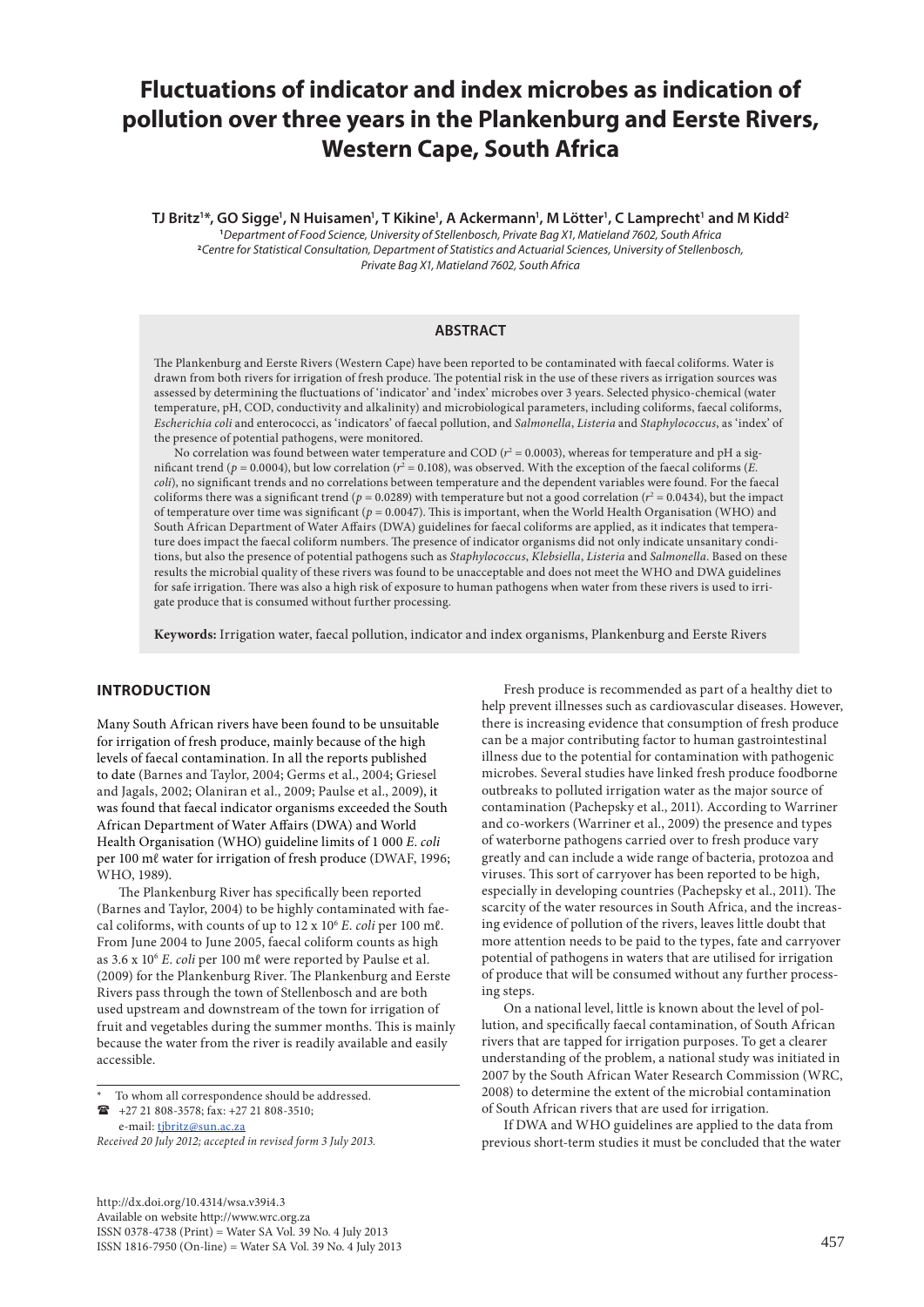



from these rivers is unsuitable for irrigation of produce, especially that which will be consumed with minimal processing. In order to establish a credible database of the long-term variations in the microbial quality of the Plankenburg and Eerste rivers, sites on these two economically important rivers were monitored over a longer period. This would also give a clear indication of the impact of different seasons on both the microbial types present and the levels as well as variations in chemical composition that could impact microbial loads.

The objective of this study was to assess pollution levels in the Plankenburg and Eerste rivers and the fluctuations of the indicator and index microbes over a 3-year period.

# **MATERIALS AND METHODS**

# **Sampling sites**

The first sampling site on the Plankenburg River (Stellenbosch region of the Western Cape) is located just below the Kayamandi informal settlement (Fig. 1) and is referred as to the Plank-1 site. The second site (Plank-2) on this river is 1.5 km downstream from the first site and at the confluence point between the Plankenburg and Eerste Rivers. Local farmers use this section as an irrigation source point, to draw water for

irrigation further down the river. The fresh produce irrigated includes grapes, citrus fruit, pears, lettuce and green beans. The third site (Eerste-1) was on the Eerste River (Jonkershoek River section) about 400 m before the Plankenburg River merges to form the main stem of the Eerste River. This river originates in the Jonkershoek Mountains, runs through small-scale farming areas where it is used for irrigation and aquaculture purposes and then passes through the Stellenbosch residential areas before it reaches the confluence point. A fourth sampling site (Plank-0) was selected about 5 km upstream from the Plank-1 site, specifically to assess the impact of an informal settlement and an industrial area on the water quality of the Plankenburg River. However, for large parts of each year, and especially during the dry summer months, this site had no flowing water and thus was not sampled with the same frequency as the other sites.

# **Sampling frequency**

Both rivers were sampled once a month for 42 months (September 2007 to March 2011). The sampling was done on Mondays between 08:00 and 08:30, according to the SANS 5667-6 (SANS, 2006) guideline. The samples were transported on ice and analysed in duplicate.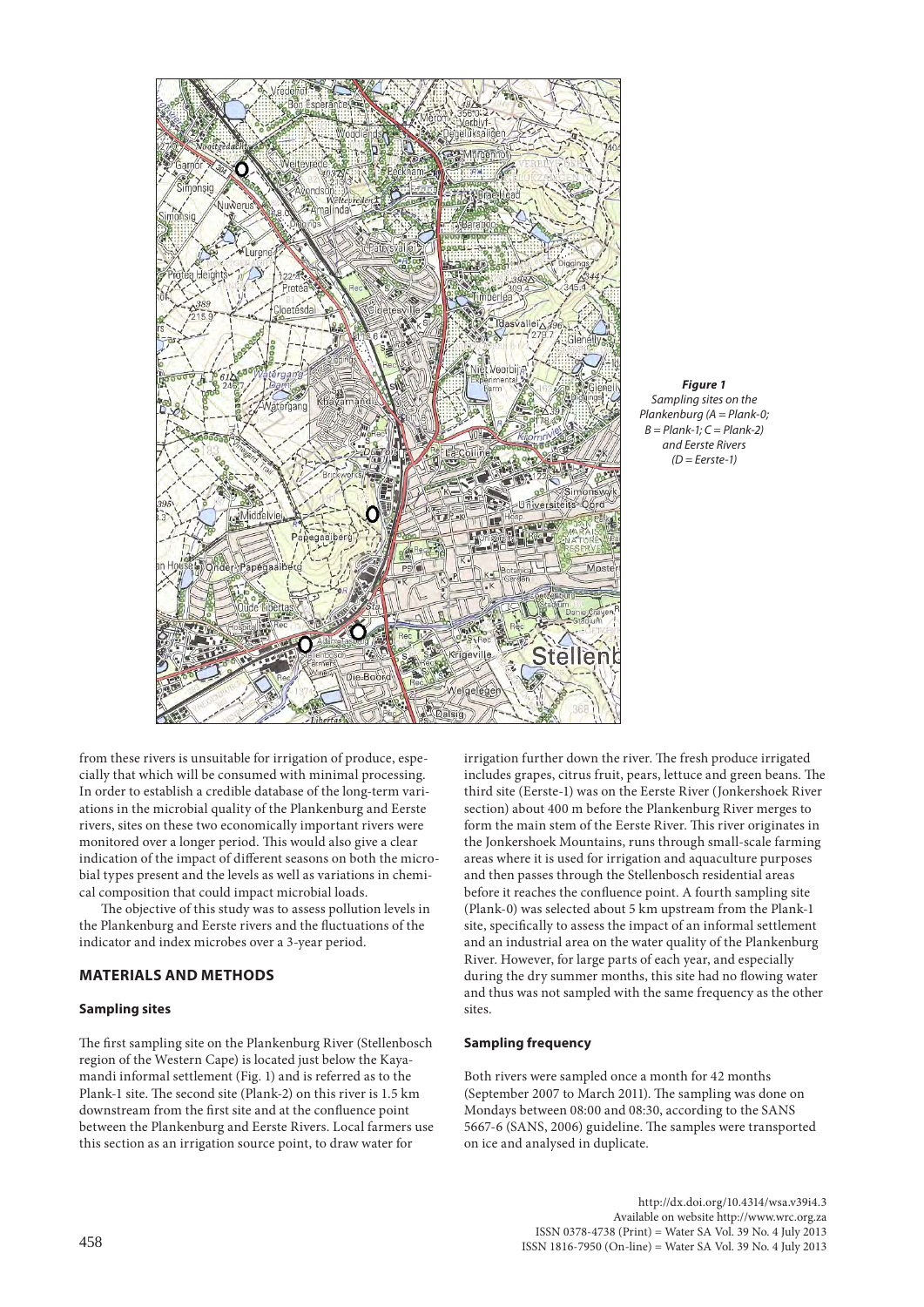# **Microbiological analysis**

The aerobic colony count (ACC) was used to give an indication of the size of the microbial population in the water. The aerobic and anaerobic spore formers were used to establish the presence of *Bacillus* and *Clostridium* strains. Total coliforms, faecal coliforms, *E. coli* and intestinal enterococci were used as indicator organisms for faecal contamination (Busta et al., 2003). The index organisms (*Staphylococcus*, *Salmonella* and *Listeria*) were used as indicators of the possible presence of related pathogens, i.e., *Clostridium*, *Campylobacter*, *Giardia*, *Cryptosporidium*, and other Gram-negative species (Busta et al., 2003).

## *Aerobic colony count*

The aerobic colony counts were determined according to the SANS method 4833 (SANS, 2007). Results are reported as cfu∙mℓ-1 of sample.

## *Aerobic and anaerobic spore formers*

The spore formers were determined using the method of Austin (1998) by preparing a dilution series of the sampled water in PSS (physiological salt solution) and placing them in a 75°C water bath for 20 min (Austin, 1998). Trypticase soy agar (Merck) plates were both aerobically and anaerobically incubated at 35°C for 48 h. Data was reported as cfu∙mℓ-1 of sample (Merck, 2007).

## *Coagulase-positive staphylococci*

Staphylococci were enumerated according to the SANS 6888-1 method (SANS, 2000) using Baird-Parker agar (Merck). Typical colonies were identified as black with a clear zone and the data reported as cfu∙mℓ-1 of sample (Merck, 2007), with atypical colonies being dark brown, greyish or black colonies. The identities of typical colonies were confirmed using the API Staph test kit (Biomerieux, South Africa).

#### *Salmonella*

The pre-enrichment, enrichment and confirmation steps required for the detection of *Salmonella* species were conducted as described in the SANS 6579 method (SANS, 2003). Typical colonies were identified as black and the presence of *Salmonella* reported as either present or absent (Merck, 2007). Typical colonies were confirmed on *Salmonella* chromogenic medium (Oxoid, Hampshire, England).

# **Listeria**

The detection of *Listeria monocytogenes* was according to SANS method 11290-1 (SANS, 2001), which requires both a primary and secondary enrichment step and streaking onto Oxford agar (Merck) and Palcam agar (Merck) plates. Typical colonies were identified as grey-green with a black zone, and the presence of *Listeria* reported as either present or absent (Merck, 2007). Colonies were further characterised and identified using the specific API kit (Biomerieux, South Africa).

#### *Intestinal enterococci*

A 0.45 µm membrane filter was used to filter 100 mℓ of sample according to the SANS 7899-2 method (SANS, 2004), the filter placed on Slanetz & Bartley plates (Merck) and incubated at 35°C for 44 h. The filter was then placed on Bile Esculin Azide plates and incubated at 44°C for 2 h. Typical colonies were black and the data reported as cfu∙100 mℓ-1 of sample (Merck, 2007). Colonies were identified using the specific API kit (Biomerieux, South Africa).

# *Coliforms, faecal coliforms and* **E. coli**

Detection in river water was done using the multiple tube fermentation (MTF) method (Cristensen et al., 2002) and *Standard Methods* (APHA, 1998). Numbers were determined using the Most Probable Number (MPN) tables. For confirmation of the presence of *E*. *coli*, positive faecal coliform tubes were streaked on Levine eosin methylene blue (L-EMB) plates (Merck). Colonies that had a metallic green sheen were considered positive for *E*. *coli* (Merck, 2007). Colonies were identified using the API 20 E kit (Biomerieux, South Africa). The dilution factor of the positive faecal coliform broth tubes that resulted in typical colonies was used to determine the *E*. *coli* count from the MPN tables (APHA, 1998). The MTF results were expressed as coliforms, faecal coliforms and *E*. *coli* MPN∙100 mℓ-1.

# **Microbial diversity in water samples from the different sites**

Results obtained during the study indicated that various hurdles, such as enrichment steps, incubation temperatures and selective differential media, which form part of the standard identification methods for the detection of specific organisms, sometimes failed to exclude unwanted organisms. As a result, many non-typical colonies were obtained on the final evaluation medium that did not resemble the typical colony characteristics recommended in the standard methods.

All colonies obtained from the various selective media, whether they resembled typical colony characteristics or not, were subjected to further testing to establish their identity. Characteristics of purified isolates were subjected to Gramstaining, cell and colony morphology, catalase and oxidase and characterisation with specific API test kits (Biomerieux). These included the API Staph; API 20 Strep; API 20E and NE; API 50 CHB and the API *Listeria* kits, each performed according to the specific API instruction manual (BioMerieux, F-69280 Marcy l'Etoile, France). Only API results with a ≥95% identification (classified as 'good', 'very good' and 'excellent') were regarded as positive identifications.

# **Physico-chemical analysis**

The parameters that were monitored according to *Standard Methods* (APHA, 1998) included water temperature and pH at site, alkalinity, conductivity and chemical oxygen demand (COD). Conductivity (mS∙m-1) was determined using a Hanna Instruments (HI8733) conductivity meter. A DR2000 spectrophotometer (Hach Co. Loveland, CO) was used to colourimetrically determine the COD and data expressed as mg  $O_2 \cdot \ell^{-1}$ .

# **Statistical analysis**

Relationship between temperature and other parameters was investigated by doing regressions with temperature as independent predictor and ACC, COD, pH, faecal coliforms (*E*. *coli*) and coliforms as dependent predictor variables. The resulting regression coefficients quantified the type of association between the predictor and respective dependent variable. As this was a time-series data set, the Durbin-Watson (d) test was done to determine the serial correlation for all the above parameters. This value must be near 2, which would then indicate that there is no serial correlation. Additionally a TSCREG (time-series cross-sectional regression) was done. Results are interpreted as a normal regression. A *p* value of <0.05 was considered statistically significant.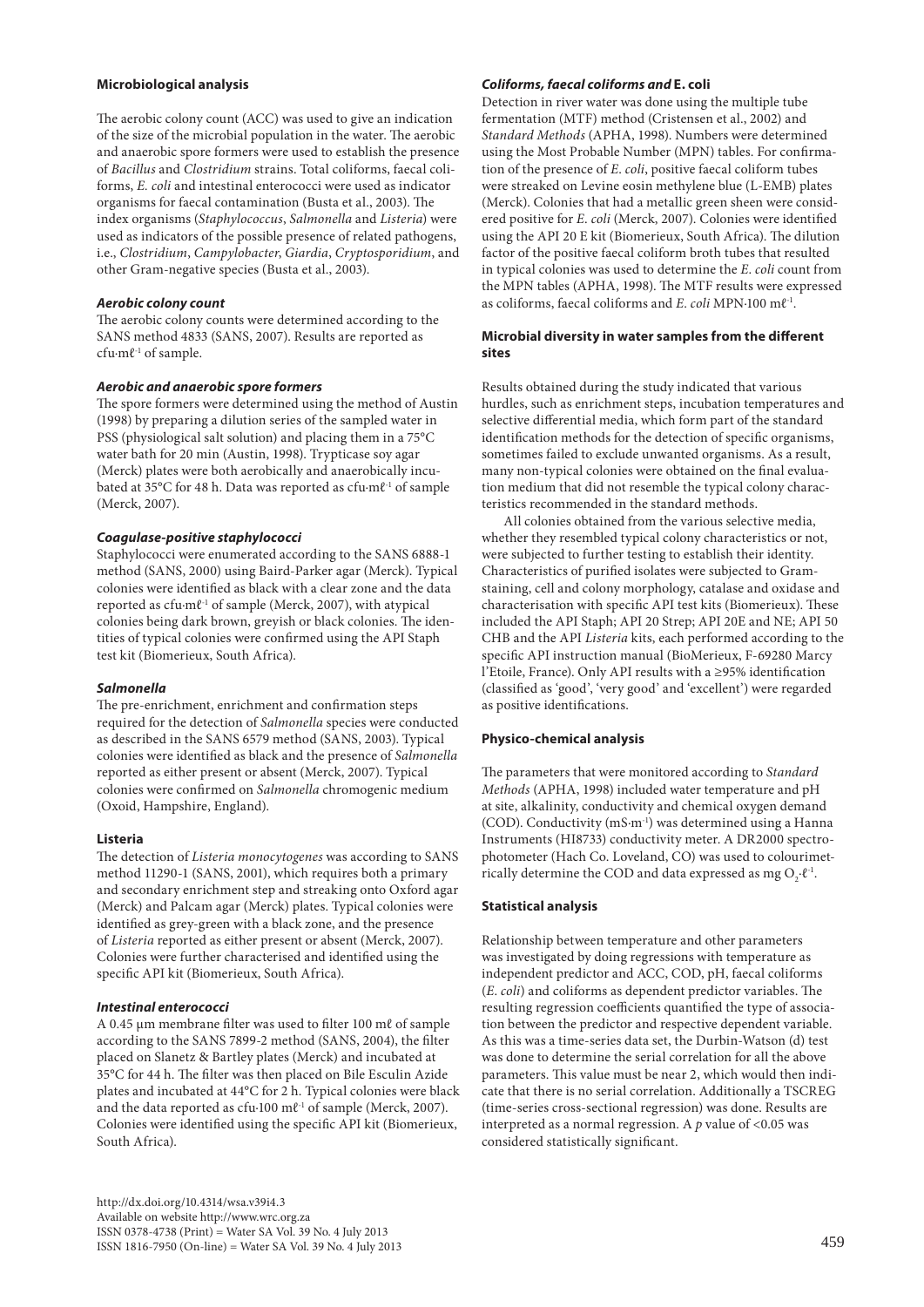| <b>Site</b> | <b>Temperature</b><br>°C |      | рH   |      | <b>Alkalinity</b><br>$mq·l^{-1}$ |         | Conductivity<br>$mS·m-1$ |     | <b>COD</b><br>$mq·l^{-1}$ |     |
|-------------|--------------------------|------|------|------|----------------------------------|---------|--------------------------|-----|---------------------------|-----|
|             | Min                      | Max  | Min  | Max  | Min                              | Max     | Min                      | Max | Min                       |     |
| Plank-1     | 10.2                     | 20.8 | 5.97 | 7.20 | 14                               | 1 1 2 5 | 3                        | 62  | $\Omega$                  |     |
| Plank-2     | 9.9                      | 21.8 | 5.78 | 7.24 | 25                               | 1 0 0 0 |                          | 89  | $\Omega$                  | 421 |
| Eerste-1    | 10.1                     | 21.8 | 5.63 | 7.05 | 13                               | 250     | 8                        | 87  | $\mathbf{0}$              |     |

**Sampling month** 



## **RESULTS AND DISCUSSION**

#### **Physico-chemical analysis**

 $\overline{2}$  $\overline{20}$ 

 $17$ 

16

 $13$  $12$  $\mathbf{1}$ 

Nater temperature (°C)

The environmental and chemical data obtained during the research period (September 2007 – March 2011) for each of the three sites, are summarised in Table 1. The temperature data for water from the three sites were similar and ranged from 9.9°C to 21.8°C with the lower values found during the colder winter months (<15°C: May to October) and the highest in the summer months (>18°C: December to February), as indicated in Fig. 2. The pH ranged from 5.63 to 7.24 with values mostly above 6.0, on average. These values are within DWA's Target Water Quality Range (TWQR) of pH 6.0 to 9.0 (DWAF, 1996). Conductivity ranged from 2 to 11 mS∙m-1 and is within DWA's TWQR of 0 to 70 mS∙m-1 (DWAF, 1996). Alkalinity ranged from 13 to 1 125 m $\ell$ <sup>-1</sup> CaCO<sub>3</sub> and COD from zero to 296 mg⋅ $\ell$ <sup>-1</sup>. The higher alkalinity values were mostly found at the Plank-1 site where values of above 100 were regularly recorded. Since this site is just below the Kayamandi informal settlement and the Plankenbrug industrial area the fluctuations could be caused by nutrient cycling or effluent discharges. Overall it was concluded that according to physico-chemical DWA guidelines the Plankenburg and Eerste River water will have no adverse effect on crop yield and, based on this, the water can be used for irrigation of fresh produce.

# **Microbiological parameters**

#### *Index organisms*

The ACC results for the three sites are presented in Fig. 3 and ranged from <log 1.69 to >log 6.88 cfu⋅mℓ<sup>-1</sup> of water. This wide variation in ACC values has also been previously reported for the Plankenburg River (Barnes, 2003; Paulse et al., 2009) and for the Baynespruit River in KwaZulu-Natal (Gemmell and Schmidt, 2012). On average the Eerste-1 site gave lower counts than was found for the other two sites, which gave similar counts to each other. It is interesting to note that visually the ACC counts during the winter months did not appear to be lower on account of the lower temperatures. The ACC data is generally taken as representative of the total microbial content including spoilage microorganism (Sela and Fallik, 2009). However, DWA guidelines only give values for the heterotrophic bacterial counts, recommending a value of less than log 2.0 cfu per mℓ for safe domestic use.

Į

The highest count for the aerobic spore formers was log 4.35 cfu∙mℓ-1, recorded in December 2009 for the Plank-1 site. This is a clear indication that aerobic spore formers, such as members of the *Bacillus* genus, were present at times in the water. The count for the anaerobic spore formers ranged from log 1.71 to log 4.08 cfu⋅mℓ<sup>-1</sup> and it was concluded that anaerobic spore formers of the *Clostridium* genus were present in the water. Although not all endospore formers are human pathogens, both *B*. *cereus* and *C*. *botulinum* are important foodborne pathogens (Harris et al., 2003; Kim et al., 2006; Kim et al., 2010), and if irrigation water contained these it could lead to colonisation and formation of biofilms on the surface of fresh produce (Niemera and Cooke, 2010 ). This could possibly result in disease outbreaks or faster spoilage of the fresh produce and even blowing of improperly canned vegetables.

The highest count for staphylococci was log 2.63 cfu∙mℓ-1, recorded in April 2010. The percentage of positive samples found in the water from the three sites is given in Table 2. Typical colonies on the Baird-Parker plates were identified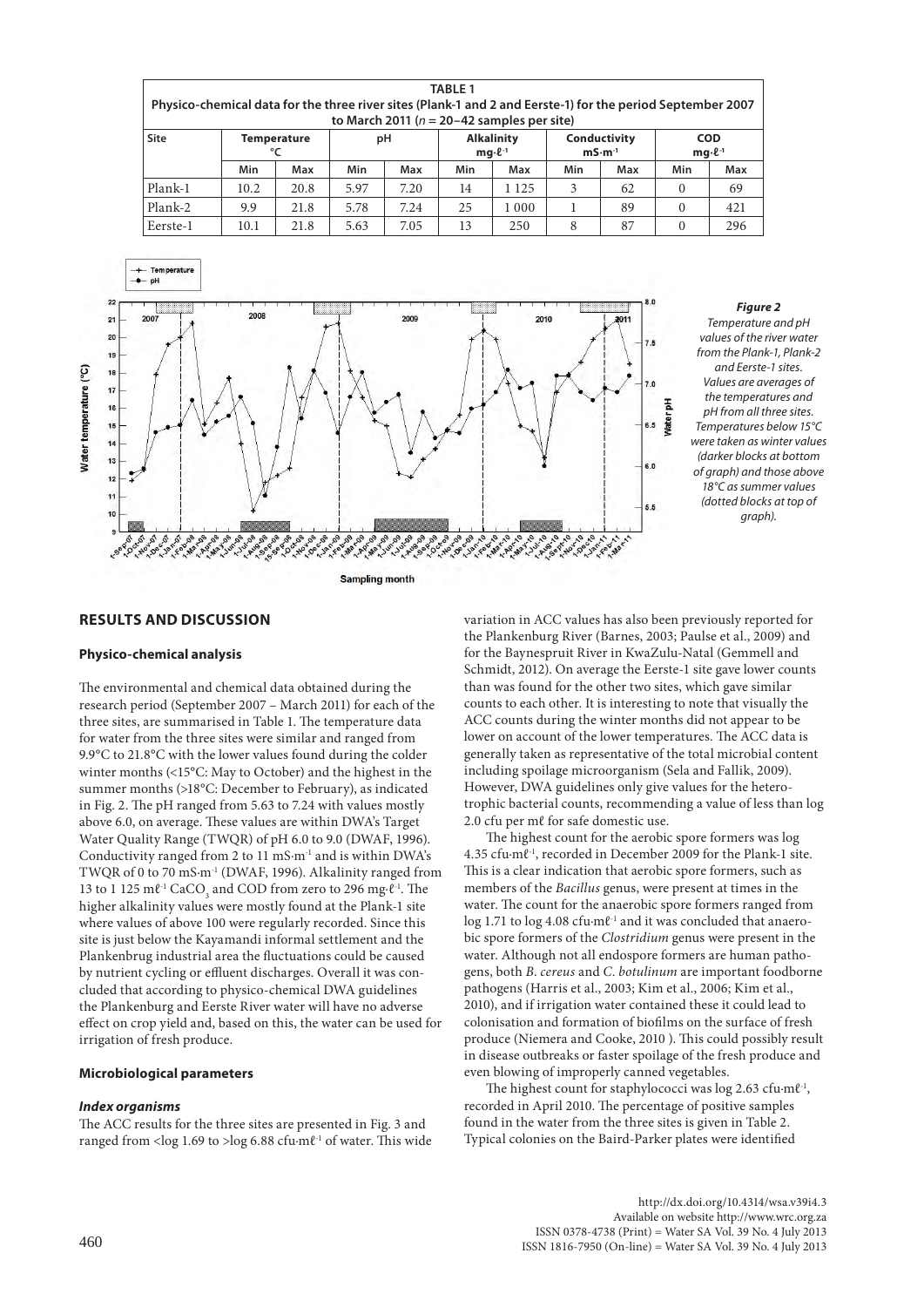



| <b>TABLE 2</b><br>Percentage of samples positive for faecal indicator<br>and index organisms |         |                     |                         |                  |                           |  |  |  |
|----------------------------------------------------------------------------------------------|---------|---------------------|-------------------------|------------------|---------------------------|--|--|--|
| % of samples positive for indicator and index organisms                                      |         |                     |                         |                  |                           |  |  |  |
| Site                                                                                         | E. coli | Staphylo-<br>coccus | Salmo-<br>nella<br>spp. | Listeria<br>spp. | Intestinal<br>enterococci |  |  |  |
| Plank-0                                                                                      | 10      |                     |                         | 0                | 5                         |  |  |  |
| Plank-1                                                                                      | 100     | 44                  | 61                      | 56               | 79                        |  |  |  |
| Plank-2                                                                                      | 100     | 44                  | 54                      | 51               | 74                        |  |  |  |
| Eerste-1                                                                                     | 100     | 15                  | 67                      | 39               | 78                        |  |  |  |

as round black colonies with a clear zone (Merck, 2007). The data could also be an indication that enterotoxin-producing *Staphylococcus aureus* strains that can cause food poisoning may be present in the water (Cha et al., 2006).

The intestinal enterococci count ranged from log 1.49 to log 3.24 cfu∙mℓ-1 and for all three sites >74% of samples were positive for intestinal enterococci (Table 2). *Enterococcus faecalis* strains are generally used as indicators of faecal contamination (Agudelo et al., 2010) and thus the presence of intestinal enterococci was taken as an additional indicator of faecal contamination of the water from these rivers.

*Salmonella* and *Listeria* were present in the water of >50% and >39% of the Plank-1 and 2 and Eerste-1 samples (Table 2), respectively, over the 42-month sampling period. Both pathogens are considered as food safety hazards (Mead et al., 1999). The presence of *Salmonella* in the water also confirms faecal contamination as a source of pollution, as this pathogen generally occurs in faecal matter of warm-blooded animals or infected humans (Renter et al., 2006). The high *Salmonella* incidence could pose a health threat since some residences in the surrounding areas draw water from the Plankenburg and Eerste rivers for gardening and household purposes. Therefore, contact with the water could lead to a serious health hazard.

The high incidence of index organisms suggests the possible survival and build-up of related foodborne pathogens resulting from continuous faecal contamination of the river. Thus, regular monitoring of river systems is critical in preventing possible disease outbreaks since members of the genus *Salmonella* are food pathogens that have been associated with many disease outbreaks (Newell et al., 2010). This is a clear indication that the survival of pathogens is possible in flowing streams. Therefore continuous faecal contamination of the river water may lead to a possible build-up of related disease-causing foodborne pathogens in the water.

## *Faecal indicators*

The coliform counts for all three sites shown in Fig. 4 ranged from log 2.518 to 6.845 MPN∙100 mℓ-1 and the faecal coliform (*E. coli*) counts (Fig. 5) ranged from zero to log 6.845 MPN∙100 mℓ-1. At the start of the study it was expected that seasonal changes would impact the microbial loads, with much lower numbers present found during the colder and rainy winter months. However, it was concluded from the graphs that there is no relationship between the coliform and faecal coliform (*E. coli*) counts and the water temperature or the water pH. The data show that higher microbial counts (>log 5) were found both in the summer and winter months. It could be that the higher flow rates associated with heavy rainfall during the winter months could have led to higher coliform counts because of increased run-off from the informal settlement or re-suspension of bacteria from the river sediments (Dukta and Kwan, 1980). Ackermann (2010) reported a high faecal coliform count of log 5.204 MPN∙100 mℓ-1 for the Plank-1 site in early August 2008, following heavy rainfall at the end of July 2008. Therefore rainfall and river flow rates may impact the faecal coliform load through dilution and re-suspension, resulting in the large count variation profiles shown in Fig. 4.

When the results for the Plank-1 site are compared with those from the Plank-2 site, which is about 1.5 km downstream, no direct relationship is visible. One would have expected that the Plank-2 loads would have been much lower due to dilution, bacterial decay or even settling between Plank-1 and Plank-2. It must also be taken into consideration that coliforms have been shown to survive and possibly multiply for a period of several days in a flowing stream (Dukta and Kwan, 1980). It is also possible that there is another contamination source between the two sites. However, the data do suggest that there is a continuous source of contamination from the informal settlement and possibly from the industrial area.

The results for Eerste-1 (Figs. 4 and 5) showed lower coliform and faecal coliform (*E. coli*) loads than that found for the two Plankenburg sites. The coliform and faecal coliform counts varied from a low log 2.361 to 4.897 MPN∙100 mℓ-1 water. The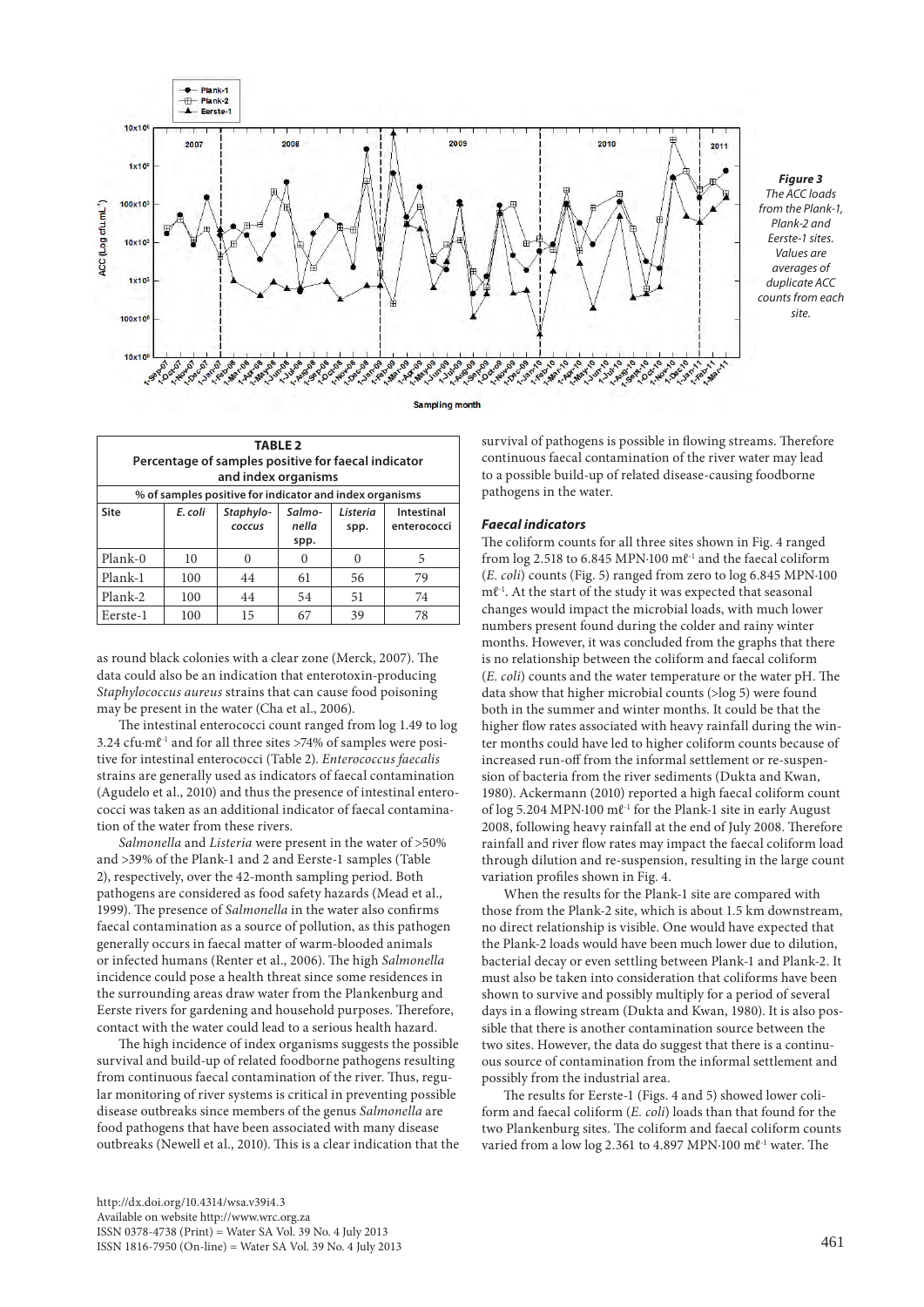

#### *Figure 4*

*Coliform loads in samples from the Plank-1, Plank-2 and Eerste-1 sites. Values are averages of duplicate counts from each site. The bold dotted line represents the DWA and WHO guidelines (<1 000* E. coli*∙ 100 mℓ-1 water).*

#### *Figure 5*

*The* E. coli *loads at the Plank-1, Plank-2 and Eerste-1 sites. Values are averages of duplicate counts from each site. The bold dotted line represents the DWA and WHO guidelines (<1 000* E. coli*∙ 100 mℓ-1 water).*

water from this site does not pass an informal settlement or a large industrial area but does pass through a farming area and then through the town of Stellenbosch. Although the coliform counts were lower in the Eerste-1 samples compared to those in the Plank-1 and 2 samples, in a number of cases (35%) they still exceeded the DWA and WHO guidelines of <1 000 faecal coliform∙100 mℓ-1 for the safe use of water for irrigation. It was therefore concluded that the Eerste River could still pose a health and food safety hazard if used for irrigation of fresh produce intended to be consumed raw.

The faecal coliforms dilutions were all confirmed as containing typical *E. coli* (Table 1) on L-EMB plates (Merck, 2007). Therefore the maximum *E. coli* count was also considered to be log 6.845 MPN∙100 mℓ-1 of water (Fig. 5). When applying the DWA and WHO guideline of <1 000 faecal coliform∙100 mℓ, irrigation water, both rivers can be considered as unsuitable for irrigation of fresh produce intended to be consumed raw (DWAF, 1996; WHO, 1989). The high *E. coli* counts also suggest high faecal contamination of the water at both of the Plankenburg sampling sites (Plank-1 and 2), as the presence *E. coli* is indicative of animal or human faecal pollution sources

(Busta et al., 2003). This is consistent with the results of previous studies (Barnes and Taylor, 2004; Lötter, 2010; Paulse et al., 2009). Since the Plank-0 site showed no or very low *E*. *coli* numbers it was concluded that the nearby informal settlement and/ or local industries may possibly have been the main sources of the pollution.

When considering this study's maximum faecal coliform loads, there appears to have been a general decrease in the faecal contamination of the Plankenburg River over time, as Barnes and Taylor (2004) reported a maximum *E. coli* count of log 7.0792 MPN∙100 mℓ-1 for the Plank-1 site in 2000. Similarly, for the year 2005, Paulse et al. (2009) reported an *E. coli* count of log 6.5563 MPN∙100 mℓ-1 at the same sampling site, and in 2007 Lötter (2010) reported a maximum *E. coli* count in February 2009 of log 6.845 MPN∙100 mℓ-1 for the same site.

This general decrease in *E. coli* could be because of dilution factors, lack of suitable carbon sources, accelerated decay rates, biofilm formation or even the settling and retention of organisms in the sediment, as has been shown to be possible in flowing streams (Dukta and Kwan, 1980). Furthermore, the decrease in *E. coli* could also be due to a decrease in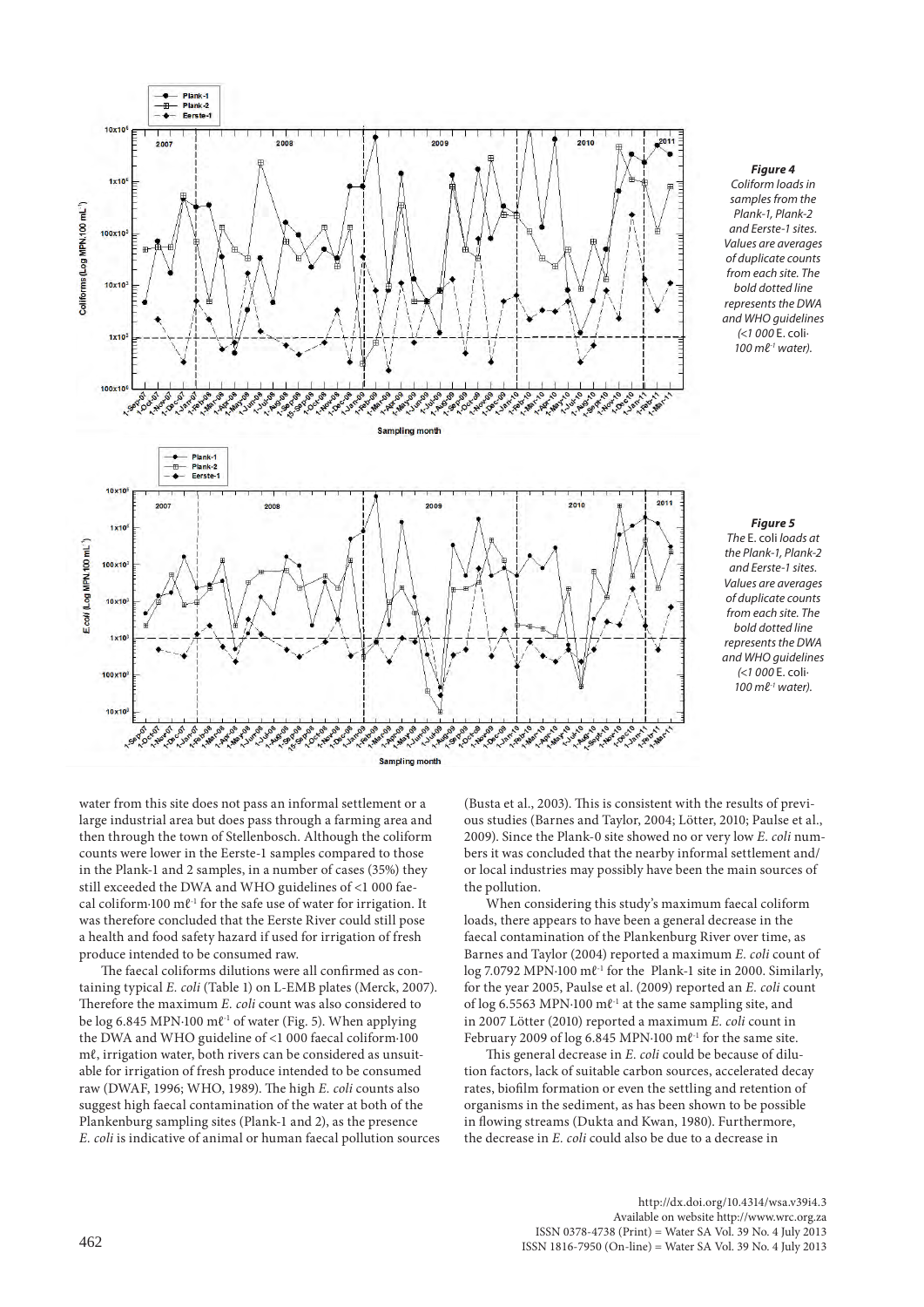| <b>TABLE 3</b><br>Regression summary for temperature as independent predictor and coliforms, faecal<br>coliforms (E. coli), ACC, pH and COD as the dependent variables |                     |           |                     |            |        |            |  |  |
|------------------------------------------------------------------------------------------------------------------------------------------------------------------------|---------------------|-----------|---------------------|------------|--------|------------|--|--|
| <b>Test</b>                                                                                                                                                            |                     | Coliforms | Faecal<br>coliforms | <b>ACC</b> | рH     | <b>COD</b> |  |  |
| Regression                                                                                                                                                             | $\sim$ <sup>2</sup> | 0.0312    | 0.0434              | 0.0238     | 0.1085 | 0.0003     |  |  |
|                                                                                                                                                                        | $p$ -value          | 0.0644    | 0.0289              | 0.1072     | 0.0004 | 0.8481     |  |  |
| Durbin-<br>Watson                                                                                                                                                      | D                   | 1.1770    | 1.0073              | 1.3456     | 1.5346 | 2.0937     |  |  |
|                                                                                                                                                                        | Serial corr.        | 0.4102    | 0.4962              | 0.3257     | 0.2223 | $-0.0479$  |  |  |
| <b>TSCSREG</b>                                                                                                                                                         | r <sup>2</sup>      | 0.0548    | 0.0715              | 0.0403     | 0.0399 | 0.0004     |  |  |
|                                                                                                                                                                        | <i>p</i> -value     | 0.0139    | 0.0047              | 0.1188     | 0.0365 | 0.8429     |  |  |

contamination from the nearby informal settlement. Though the overall counts for the period September 2007 to March 2011, as determined in this study, are lower than that reported in previous studies (Barnes and Taylor, 2004; Paulse et al., 2009), when considering the DWA and WHO guidelines the water should not be used for irrigation of fresh produce. The presence of *E. coli* in the water could pose a health and food safety hazard if the water is used to irrigate fresh produce intended to be consumed raw, since pathogens are known to have the ability to attach to plant tissue (Solomon and Sharma, 2009).

# **Statistical correlations**

The regression summary is given in Table 3. For the environmental parameters there was no correlation between water temperature and COD  $(r^2 = 0.0003)$  and for the pH a significant trend ( $p = 0.0004$ ) but only a low correlation ( $r^2 = 0.108$ ) was found. For the microbiological parameters, with the exception of the faecal coliforms (*E. coli*), no significant trends and no correlations between temperature and the dependent variables were found. For the faecal coliforms there was a significant trend ( $p = 0.0289$ ) but not a good correlation ( $r^2 = 0.0434$ ).

As the results for the rivers formed a time-series data set, the Durbin-Watson (d) test was done to determine the serial correlation for all the above parameters. Values below 2 indicate that there is a serial correlation with one exception (COD). Therefore a time series cross-sectional regression (TSCSREG) was done. All of the variables (Table 3) showed a weak correlation but the impact of temperature over time on the faecal coliforms (*E. coli*) was significant (*p* = 0.0047). This is an important finding, especially when the WHO and DWA guidelines for faecal coliforms (*E. coli*) are applied, as it indicates that temperature, even at temperatures much lower than the 37°C required for optimum growth, does impact on the count.

## **Microbial diversity in water samples from the different sites**

Table 4 gives a list of other microbes isolated and identified from the three main sampling sites during the sampling period. The lower pollution level of site Plank-0 in comparison to the extremely polluted Plank-1 and 2 sites could again be seen, with several potential pathogenic organisms detected at Plank-1 and 2, but absent at Plank-0. Fewer organisms isolated from site Eerste-1 also suggested a better water quality at this site in contrast to the poor water quality of the Plank-1 and 2 sites. Most importantly, however, the isolates did not only include faecal indicators such as faecal coliforms, *E. coli* and enterococci, but, among the index organisms, also potential

of such index organisms in river water is disturbing, as most, if not all, have been implicated in both waterborne and foodborne outbreaks in the past (Wilkes et al., 2009). It can therefore again be concluded that the water quality from these sites is of unacceptable microbiological quality and could potentially present a threat to the health of any person or animal that is exposed to it. While it was not within the scope of this study to detect and identify all of the microorganisms present in the river water

pathogens such as *Klebsiella pneumoniae*, *Listeria monocytogenes*, *Salmonella* and *Staphylococcus aureus*. The presence

samples, it can be seen from the results that microorganisms – and potential pathogens – other than those that were tested for, were present. This highlights the importance and function of indicator and index organisms, as the levels that they are present in reflect the state of contamination of river water, without it being necessary to test the water for each microbial genus or species.

# **CONCLUSION**

The high aerobic colony, total coliform and faecal coliform counts for both the Plankenburg and Eerste River sites indicate a continuously high level of microbial contamination. The presence of the indicator *E. coli* in all of the water samples evaluated, and the presence of intestinal enterococci, confirms the type of pollution as being faecal. It was thus concluded that the water from these two rivers does not meet the WHO and DWA guidelines for safe irrigation (DWAF, 1996; WHO, 1989). The much lower pollution level of the Plank-0 site in comparison to the extremely polluted Plank-1 and 2 sites is striking. As Plank-1 and 2 are downstream of an informal settlement and an industrial area, and since the upstream Plank-0 site showed no or very low *E. coli* numbers and no potential pathogenic organisms, it was concluded that the nearby informal settlement and/or local industries could be the main sources of the pollution.

The high incidence of the index organisms *(Salmonella, Staphylococcus* and *Listeria)* confirms the presence of other related enteric pathogens. The enumeration of aerobic and anaerobic endospore formers also suggests the presence of other known foodborne pathogens and general spoilage organisms from the genera *Bacillus* and *Clostridium*.

The data from this study clearly shows that the two sites on the Plankenburg River were more polluted than the site on the Eerste River. Intestinal enterococci loads were also higher for these two sites than for the Eerste River site. It was also interesting to note that *Staphylococcus* numbers were much lower for the Eerste River in comparison to the numbers present in the Plankenburg sites. Therefore there is a possibility that enteric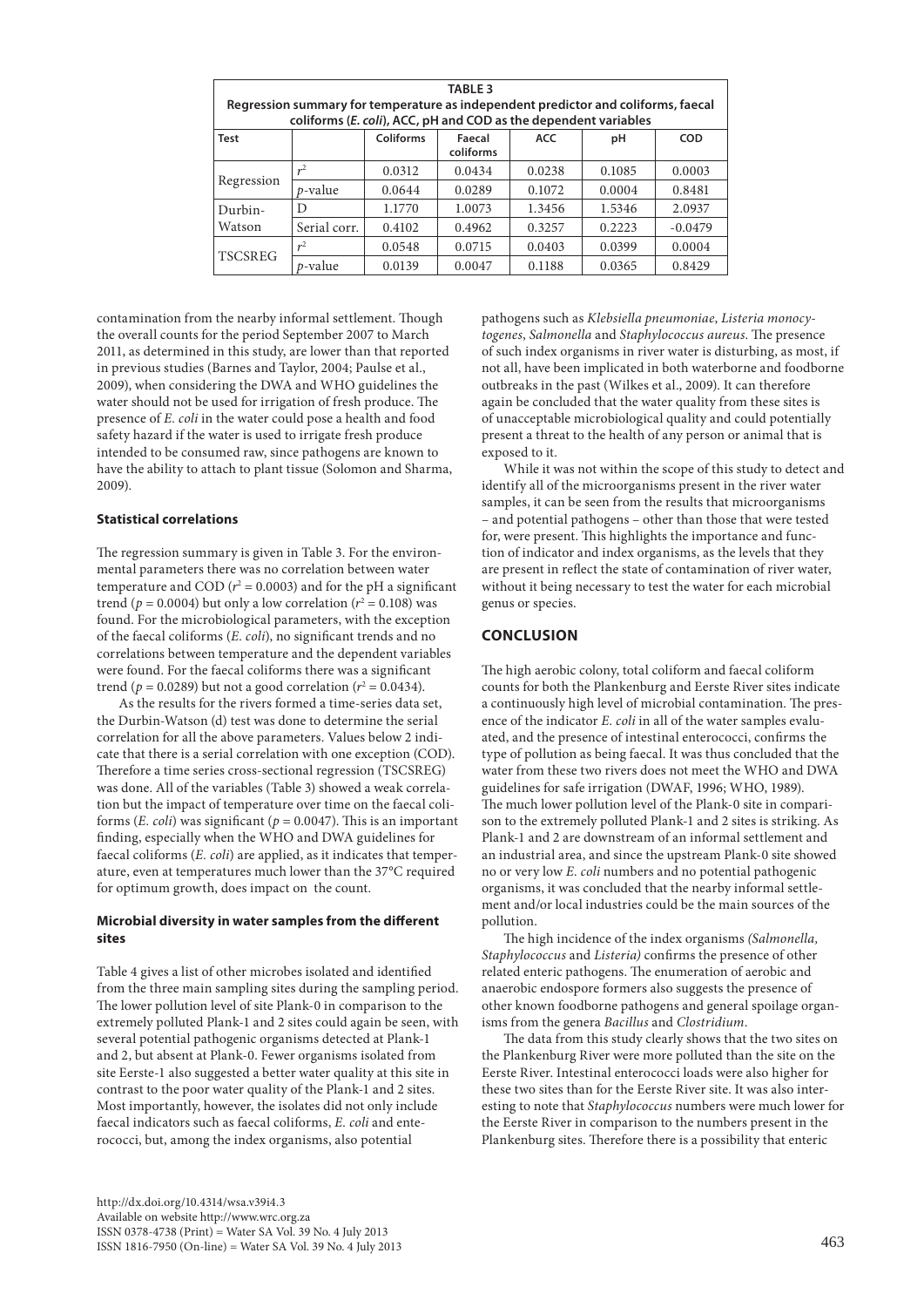| <b>TABLE 4</b>                                                                                                  |           |                |                |           |                |  |  |
|-----------------------------------------------------------------------------------------------------------------|-----------|----------------|----------------|-----------|----------------|--|--|
| Microbes identified during the sampling period. The                                                             |           |                |                |           |                |  |  |
| identification percentage was based on the %ID value from<br>the API database as per the specific API kit used. |           |                |                |           |                |  |  |
|                                                                                                                 |           |                |                |           |                |  |  |
| Genus/species                                                                                                   | ID%       | Plank-0        | Plank-1        | Plank-2   | Eerste-1       |  |  |
| Aeromonas sp.                                                                                                   | 80        |                | $^{+}$         | $^{+}$    | $^{+}$         |  |  |
| Bacillus sp.                                                                                                    | $50 - 80$ | $^{+}$         | $^{+}$         | $\ddot{}$ | $\ddot{}$      |  |  |
| Citrobacter sp.                                                                                                 | < 50      |                | $^{+}$         | $+$       | $\ddot{}$      |  |  |
| C. freundii                                                                                                     | 96        | $^{+}$         | $^{+}$         | $^{+}$    | $^{+}$         |  |  |
| Clostridium sp.                                                                                                 | $50 - 60$ | $^{+}$         | $^{+}$         | $\ddot{}$ | $\ddot{}$      |  |  |
| Escherichia sp.                                                                                                 | $70 - 80$ |                | $^{+}$         | $+$       | $^{+}$         |  |  |
| E. coli                                                                                                         | $98 - 99$ | $\ddot{}$      | $^{+}$         | $^{+}$    | $\ddot{}$      |  |  |
| Enterobacter sp.                                                                                                | $50$      | $\ddot{}$      | $\ddot{}$      | $\ddot{}$ | $\ddot{}$      |  |  |
| E. aerogenes                                                                                                    | 91        |                | $^{+}$         | $^{+}$    | $\overline{+}$ |  |  |
| Enterococcus sp                                                                                                 | 50        | $\ddot{}$      | $^{+}$         | $^{+}$    | $\ddot{}$      |  |  |
| Klebsiella sp.                                                                                                  | $50$      |                | $^{+}$         | $^{+}$    | $^{+}$         |  |  |
| K. oxytoca                                                                                                      | 98        |                | $\ddot{}$      | $\ddot{}$ | $^{+}$         |  |  |
| K. pneumoniae                                                                                                   | $90 - 95$ |                | $\ddot{}$      | $^{+}$    | $\ddot{}$      |  |  |
| Kluyvera sp.                                                                                                    | $50$      | $^{+}$         | $\ddot{}$      | $^{+}$    | $^{+}$         |  |  |
| Listeria innocua                                                                                                | > 80      |                |                |           | $^{+}$         |  |  |
| L. ivanovii                                                                                                     | 98        | $\overline{a}$ | $^{+}$         | $^{+}$    | $\overline{a}$ |  |  |
| L. grayi                                                                                                        | 95        |                | $^{+}$         | $^{+}$    | $^{+}$         |  |  |
| L. monocytogenes                                                                                                | 98        | $\overline{a}$ | $\ddot{}$      | $^{+}$    | $\overline{a}$ |  |  |
| Morganella sp.                                                                                                  | $50$      |                | $\ddot{}$      | $^{+}$    | $^{+}$         |  |  |
| Proteus mirabilis                                                                                               | 98        |                | $^{+}$         |           |                |  |  |
| P. vulgaris                                                                                                     | 90        | $^{+}$         | $^{+}$         | $^{+}$    | $^{+}$         |  |  |
| Pantoea sp.                                                                                                     | $50 - 60$ |                | $^{+}$         | $^{+}$    | $^{+}$         |  |  |
| Salmonella sp.                                                                                                  | 50        |                | $^{+}$         | $^{+}$    | $\overline{+}$ |  |  |
| S. enteritidis                                                                                                  | 74        |                | $^{+}$         | $+$       | $\overline{a}$ |  |  |
| S. typhimurium                                                                                                  | $80 - 90$ |                | $^+$           | $^{+}$    |                |  |  |
| S. odorifera                                                                                                    | $50 - 60$ | $\overline{a}$ | $+$            | $+$       | $^{+}$         |  |  |
| S. marcescens                                                                                                   | 95        | $^{+}$         | $^{+}$         | $+$       | $^{+}$         |  |  |
| Shigella sp.                                                                                                    | $50 - 60$ |                | $^{+}$         | $+$       |                |  |  |
| S. sonnei                                                                                                       | 95        |                | $^{+}$         | $^{+}$    | $\overline{a}$ |  |  |
| Staph. aureus                                                                                                   | 99        |                | $\overline{+}$ | $^+$      | $^+$           |  |  |
| Staph. xylosus                                                                                                  | $90 - 98$ |                | $^{+}$         | $^{+}$    |                |  |  |

*(-) = not detected; (+) = present*

pathogens that may cause disease outbreaks can be transferred to crops through irrigation.

The data showed a lot of variation which suggests that there is a possibility that the water is not always highly contaminated. This also means that there is a possibility that during a particular month the river may have low *E. coli* loads that are within the guidelines, making the river water suitable for irrigation of fresh produce intended to be consumed raw. The question of whether temperature has a direct impact on the microbial counts has always been of interest. Temperature is a very important variable, especially for the setting of guidelines, because a particular set of monitoring data may represent an overestimate or underestimate of the actual contamination level, due to the impact of temperature on the survival and growth of microbial organisms.

The change in weather conditions, which in turn affects the water temperature, was at the beginning of this study suspected to be the main cause of the variation in microbial loads. However, this was not found to be the case, as the regression analysis showed no correlation ( $p < 0.05$ ) between the microbial

(total coliforms and *E. coli*) and physico-chemical variables (water temperature and pH). However, the TSCREG showed a weak correlation, and the serial impact of temperature over time on the faecal coliforms and specifically the *E. coli* was shown to be significant ( $p = 0.047$ ). It was thus concluded that temperature, as measured during this study, could have had an impact on the faecal organisms. However, no experiments were done to show what the survival and growth of the faecal microbes would be at different temperatures. Therefore growth kinetics studies should be done to extensively investigate the impact of temperature and other physico-chemical variables on the survival and growth of faecal organisms in rivers. Another important aspect that needs to be addressed is the extent to which carry-over of contaminants can occur when polluted irrigation water is applied to fresh produce.

# **ACKNOWLEDGEMENTS**

This study was part of an on-going solicited research project (K5/1773) funded by the Water Research Commission and co-funded with the Department of Agriculture, Forestry and Fisheries. Financial support provided by the National Research Foundation (IFR2008112100010) in the form of postgraduate bursaries is gratefully acknowledged. The authors would also like to thank Dr Gerhard Backeberg of the Water Research Commission for his valuable support, as well as the many farmers who allowed sampling on their premises.

# **REFERENCES**

- ACKERMANN A (2010) Assessment of microbial loads of the Plankenburg and Berg Rivers and the survival of *Escherichia coli* on raw vegetables under laboratory conditions. MSc Food Science thesis, Stellenbosch University, Stellenbosch, South Africa.
- AGUDELO RM, CODONY F, ADRADOS B, FITTIPALDI M, PENUELA G and MORATO J (2010) Monitoring bacterial faecal contamination in waters using multiplex real-time PCR assay for *Bacteroides* spp. and faecal enterococci. *Water SA* **36** (1) 127–132.
- APHA (1998) *Standard Methods for the Examination of Water and Wastewater* (20<sup>th</sup> edn.) American Public Health Association, Washington.
- AUSTIN JW (1998) Method MFLP-44: Determination of aerobic and anaerobic endosporeformers. Laboratory Procedure, Health Protection Branch, Ottawa. PolyScience Publications (Health Canada), Quebec.
- BARNES JM (2003) The impact of water pollution from formal and informal urban developments along the Plankenbrug River on water quality and health risk. PhD dissertation, University of Stellenbosch, Stellenbosch.
- BARNES JM and TAYLOR MB (2004) Health risks assessment in connection with the use of microbiologically contaminated source waters for irrigation. WRC Report No. 1226/1/04. Water Research Commission, Pretoria.
- BUSTA FF, SUSLOW TV, PARISH ME, BEUCHAT L, FARBER JN, GARRETT EH and HARRIS LJ (2003) The use of indicators and surrogate microorganisms for the evaluation of pathogens in fresh and fresh-cut produce. *Comp. Rev. Food Sci. Food Saf.* **2** 179–185.
- CHA JO, LEE JK, JUNG YH, YOO JI, PARK YK, KIM BS and LEE YS (2006) Molecular analysis of *Staphylococcus aureus* isolates associated with staphylococcal food poisoning in South Korea. *J. Appl. Microbiol.* **101** 864–871.
- CRISTENSEN D, CRAWFORD C and SZABO R (2002) Method MFHPB-19: Enumeration of coliforms, faecal coliforms and of *E. coli* in foods using the MPN Method. Health Products and Food Branch. Food Directorate, Health Canada, Ottawa.
- DUKTA BJ and KWAN KK (1980) Bacterial die-off and stream transport studies. *Water Res.* **14** 909–915.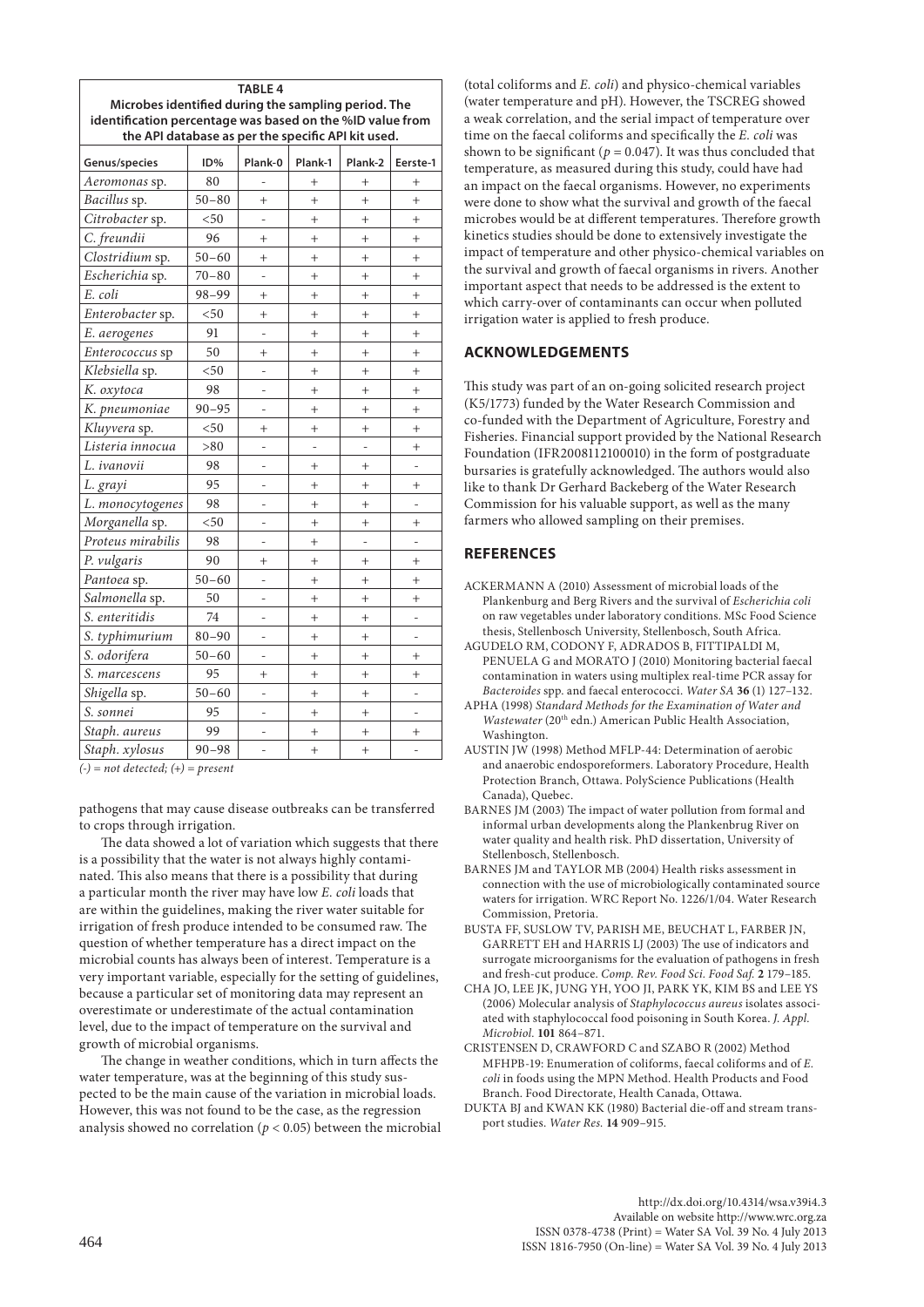DWAF (DEPARTMENT OF WATER AFFAIRS AND FORESTRY, SOUTH AFRICA) (1996) South African Water Quality Guidelines. Volume 4. Agricultural Use: Irrigation (2nd edn.). Department of Water Affairs and Forestry, Pretoria.

GEMMELL ME and SCHMIDT S (2012) Microbiological assessment of river water used for the irrigation of fresh produce in a sub-urban community in Sobantu, South Africa. *Food Res. Int.* **47** 300–305.

GERMS W, COETZEE MS, VAN RENSBURG L and MABOETA MS (2004) A preliminary assessment of the chemical and microbial water of the Chunies river – Limpopo. *Water SA* **30** (2) 267–272.

GRIESEL M and JAGALS P (2002) Faecal indicator organisms in the Renoster Spruit system of the Modder-Riet River catchment and implications for human users of the water. *Water SA* **28** 227–234.

HARRIS LJ, FARBER JN, BEUCHAT L, PARISH ME, SUSLOW TV, GARRETT EH and BUSTA FF (2003) Outbreaks associated with fresh produce: incidence, growth and survival of pathogens in fresh and fresh-cut produce. *Comp. Rev. Food Sci. Food Saf.* **2** 78–141.

KIM H, RYU JH and BEUCHAT LR (2006) Survival of *Enterobacter sakazakii* on fresh produce as affected by temperature, and effectiveness of sanitizers for its elimination. *Int. J. Food Microbiol.* **111** 134–143.

KIM JB, JEONG HR, PARK YB, KIM JM and OH D (2010) Food poisoning associated with emetic-type of *Bacillus cereus* in Korea. *Food Pathol. Dis.* **7** 555–563.

LÖTTER M (2010) Assessment of microbial loads present in two Western Cape rivers used for irrigation of vegetables. MSc Food Science thesis, University of Stellenbosch, Stellenbosch.

MEAD PS, SLUTSKER L, DIETZ V, McCAIG LF, BRESEE JS, SHAPIRO C, GRIFFIN PM and TAUXE RV (1999) Food-related illness and death in the United States. *Emerg. Infect. Dis.* **5** 607–625.

MERCK (2007) *Microbiology Manual* (12th edn.). Merck KGaA, Darmstadt.

NEWELL DG, KOOPMANS M, VERHOEF L, DUIZER. E, AIDARA-KANE A, SPRONG H, OPSTEEGH M, LANGELAAR M, THREFALL J, SCHEUTZ F, VAN DER GIESSEN J and KRUSE H (2010) Food-borne diseases – The challenges of 20 years ago still persist while new ones continue to emerge. *Int. J. Food Microbiol.* **139** 3–15.

NIEMERA BA and COOKE PH (2010) *Escherichia coli* O157:H7 biofilm formation on Romaine lettuce and spinach leaf surfaces reduces efficacy of irradiation and sodium hypochlorite washes. *J. Food Sci.* **75** (5) 270–277.

OLANIRAN AO, NAICKER K and PILLAY B (2009) Antibiotic resistance profiles of *Escherichia coli* isolates from river sources in Durban, South Africa. *Water SA* **25** 174–183.

PACHEPSKY Y, SHELTON DR, McLAIN JET, PATEL J and MANDRELL DE (2011) Irrigation waters as a source of pathogenic microorganisms in produce: A review. *Adv. Agron.* **113** 73–138.

PAULSE AN, JACKSON VA and KHAN W (2009) Comparison of microbial contamination at various sites along the Plankenburg and Diep Rivers, Western Cape, South Africa. *Water SA* **35** (4) 469–478.

RENTER DG, GNAD DP, SARGEANT JM and HYGNSTROM SE (2006) Prevalence and serovars of *Salmonella* in the feces of freeranging white-tailed deer (*Odocoileus virginianus*) in Nebraska. *J. Wildlife Dis.* **42** 699–703.

SANS (2000) Method 6888-1. Microbiology of food and animal feeding stuffs: Horizontal method for the enumeration of coagulase-positive staphylococci (*Staphylococcus aureus* and other species). Part 1: Technique using Baird-Parker agar medium. South African Bureau of Standards, Pretoria.

SANS (2001) Method 11290-1. Microbiology of food and animal feeding stuffs: Horizontal method for the detection and enumeration of *Listeria monocytogenes*. Part 1: Detection method. South African Bureau of Standards, Pretoria.

SANS (2003) Method 6579. Microbiology: General guidance on the methods for the detection of Salmonella. South African Bureau of Standards, Pretoria.

SANS (2004) Method 7899-2. Water quality: Detection and enumeration of intestinal enterococci. Part 2: Membrane filter method. South African Bureau of Standards, Pretoria.

SANS (2006) Method 5667-6. Water quality – Sampling, Part 6: Guidance on sampling of rivers and streams. South African Bureau of Standards, Pretoria.

SANS (2007) Method 4833. Second Edition. Microbiology: General guidance for the enumeration of microorganisms – Colony count technique at 30°C. South African Bureau of Standards, Pretoria.

SELA S and FALLIK E (2009) Microbial quality and safety of fresh produce. Chapter 13. In: Florkowski WJ, Shewfelt RL, Brueckner B and Prussia SE (eds.) *Postharvest Handling: A Systems Approach* (2nd edn.)*.* Elsevier, New York. 351–398.

SOLOMON EB and SHARMA M (2009) Microbial attachment and limitations of decontamination methodologies. Chapter 2. In: Sapers G, Solomon E and Matthews K (eds.) *The Produce Contamination Problem: Causes and Solutions*. Elsivier, New York. 21–45.

WARRINER K, HUBER A, NAMVAR A, FAN W and DUNFIELD K (2009) Recent advances in the microbial safety of fresh fruits and vegetables. *Adv. Food Nutr. Res.* **57** 155–208.

WHO (1989) *Health guidelines for the use of wastewater in agriculture and aquaculture.* Technical Report Series No 778. WHO Press, Geneva.

WILKES G, EDGE TA, GANNON V, TOPP E and LAPEN DR (2009) Seasonal relationships among indicator bacteria, pathogenic bacteria, *Cryptosporidium* oocysts, *Giardia* cysts and hydrological indices for surface waters within an agricultural landscape. *Water Res.* **43** 2209–2214.

WRC (WATER RESEARCH COMMISSION) (2008) WRC Knowledge Review 2007/08. Water Research Commission, Pretoria.